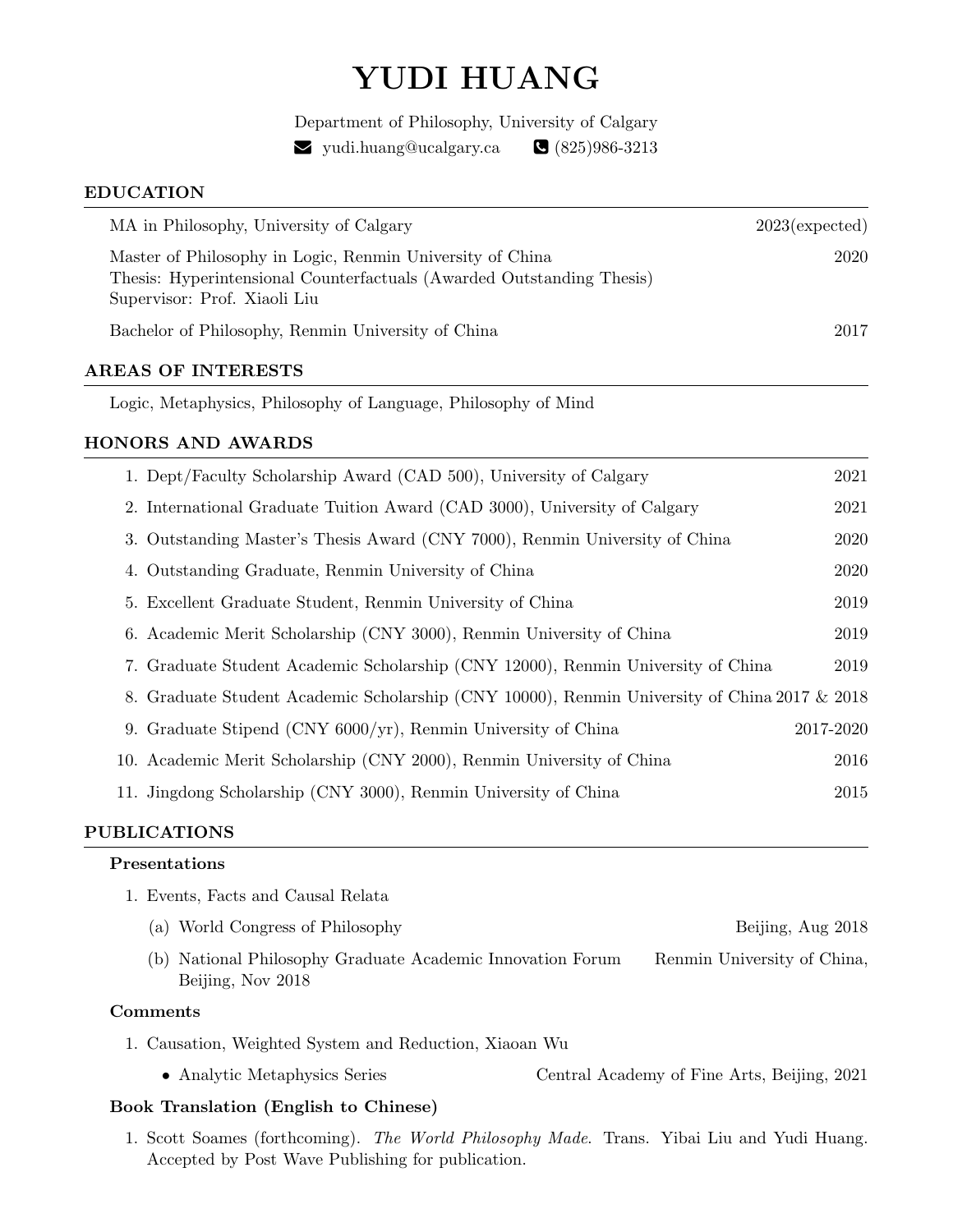#### Works in Progress

1. Making Counterpossibles True Non-vacuously.

## ACADEMIC ACTIVITIES

#### Seminars and Summer Schools

- 1. Frontiers of Cognitive Science and Philosophy of Mind Beijing Normal University, 2018
- 2. The Hyperintensional Revolution: Topics and Non-Normal Worlds, Prof. Francesco Berto Humberg University, 2020
- 3. Topological Semantics of Modal Logic, Prof. Nick Bezhanishvili, Rated as Excellent Tsinghua University, 2021
- 4. Conditionals and Causality, Prof. Katrin Schulz and Prof. Robert van Rooij, Rated as Excellent Tsinghua University, 2021

#### Reading Groups

- 1. Reading Group on Conditionals and Metaphysics Renmin & Peking & Tsinghua University, 2019-2020
- 2. Reading Group on Modal Logic Online, Aug 2020-Jan 2021
- 3. Structura[1](#page-1-0) Reading Group in Metaphysics Peking University, Online 2021-
- 4. Reading Group on Proof Theory Online, Jan 2022-

#### SELECTED GRADUATE COURSEWORK

#### At the University of Calgary

- 1. Seminar in Selected Problems (C. Mills on Race  $\mathcal{B}$  Racism), Prof. Nicole Wyatt
- 2. Topics in the Philosophy of Mind (Philosophy & Psychiatry), Prof. Megan Delehanty
- 3. Topics in Metaphysics (Philosophy of Time), Prof. David Liebesman
- 4. Topics in Metaphysics (Pragmatism, Truth and Science), Prof. C. Kenneth Waters
- 5. Graduate Proseminar, Prof. Ann Levey

#### At Renmin University

#### In Formal Logic

- 1. First Order Logic, Prof. Difei Xu
- 2. Set Theory, Prof. Difer Xu
- 3. Model Theory, Prof. Jiangjie Qiu
- 4. Modal Logic, Dr. Yan Zhang
- 5. Non-classical Logic, Prof. Junwei Yu
- 6. Issues in Logic (Godel Theorems), Prof. Junwei Yu
- 7. The Logic, Philosophy and Ethics of Artificial Intelligence (Non-monotonic Logic and Answer Set Programming), Dr. Yan Zhang

#### In Philosophy

<span id="page-1-0"></span> $^1$ <https://readingthestructure.weebly.com/>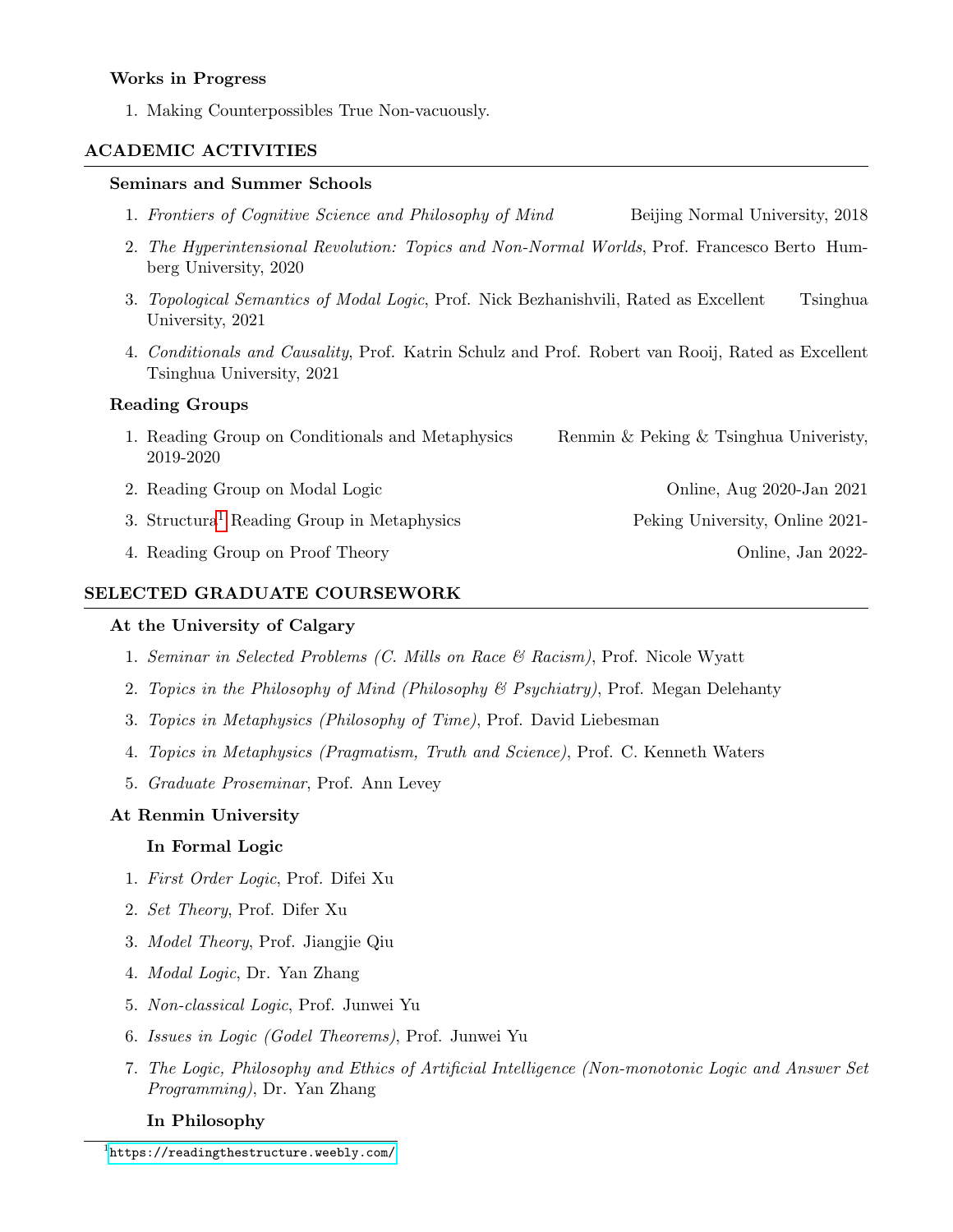- 8. History of Western Logic, Prof. Jiangjie Qiu
- 9. Philosophy of Logic, Prof. Wujin Yang
- 10. Methods of Logic (Philosophy of Cognitive Sciences), Prof. Xiaoli Liu
- 11. Selected Readings in Analytic Philosophy (Experimental Philosophy), Prof. Daniel Lim
- 12. Research of Philosophy of Action (Davidson and Anscombe's Philosophy of Action), Prof. Chang Liu

## Audited at Peking University

- 1. Metaphysics (Truthmaking and Grounding), Prof. Chuang Ye
- 2. Studies in Philosophy of Logic (Counterfactuals and Causation), Prof. Bo Chen

#### TEACHING EXPERIENCE

#### Teaching Assistantship

| 1. Mind, Matter and God, Prof. Jeremy Fantl, University of Calgary          | Winter 2022 |
|-----------------------------------------------------------------------------|-------------|
| 2. Logic I, Prof. Richard Zach, University of Calgary                       | Fall 2021   |
| 3. <i>Philosophy of Mind</i> , Prof. Xiaoli Liu, Renmin University of China | Spring 2020 |
| 4. <i>Mathematical Logic</i> , Prof. Difei Xu, Renmin University of China   | Spring 2018 |

## UNIVERSITY SERVICES

**Center for Analytic Philosophy** Renmin University of China, Beijing Administrative Assistant Mar-Jun 2018

· Organizing the 5th Beijing Analytic Philosophy Conference and some invited lectures. Supervisor: Daniel Lim.

Interdisciplinary Center for Philosophy and Congitive Science Renmin University of China Administrative Assistant Apr 2019-Apr 2021

· Organizing conferences, invited lectures and workshops. Managing a website and social media accounts. Supervisor: Xiaoli Liu

#### RELATED WORK EXPERIENCE

| <b>Science Press</b> | Beijing        |
|----------------------|----------------|
| <i>Editor Intern</i> | $Jun-Auq 2019$ |

· Proofreading philosophical monographs and anthologies by Chinese philosophers and Chinese translation of English books. Science Press is one of the top publishing houses in China.

## LANGUAGE

- Mandarin Chinese (Native)
- English (Professional)
- Japanese (Intermediate)

#### REFERENCES